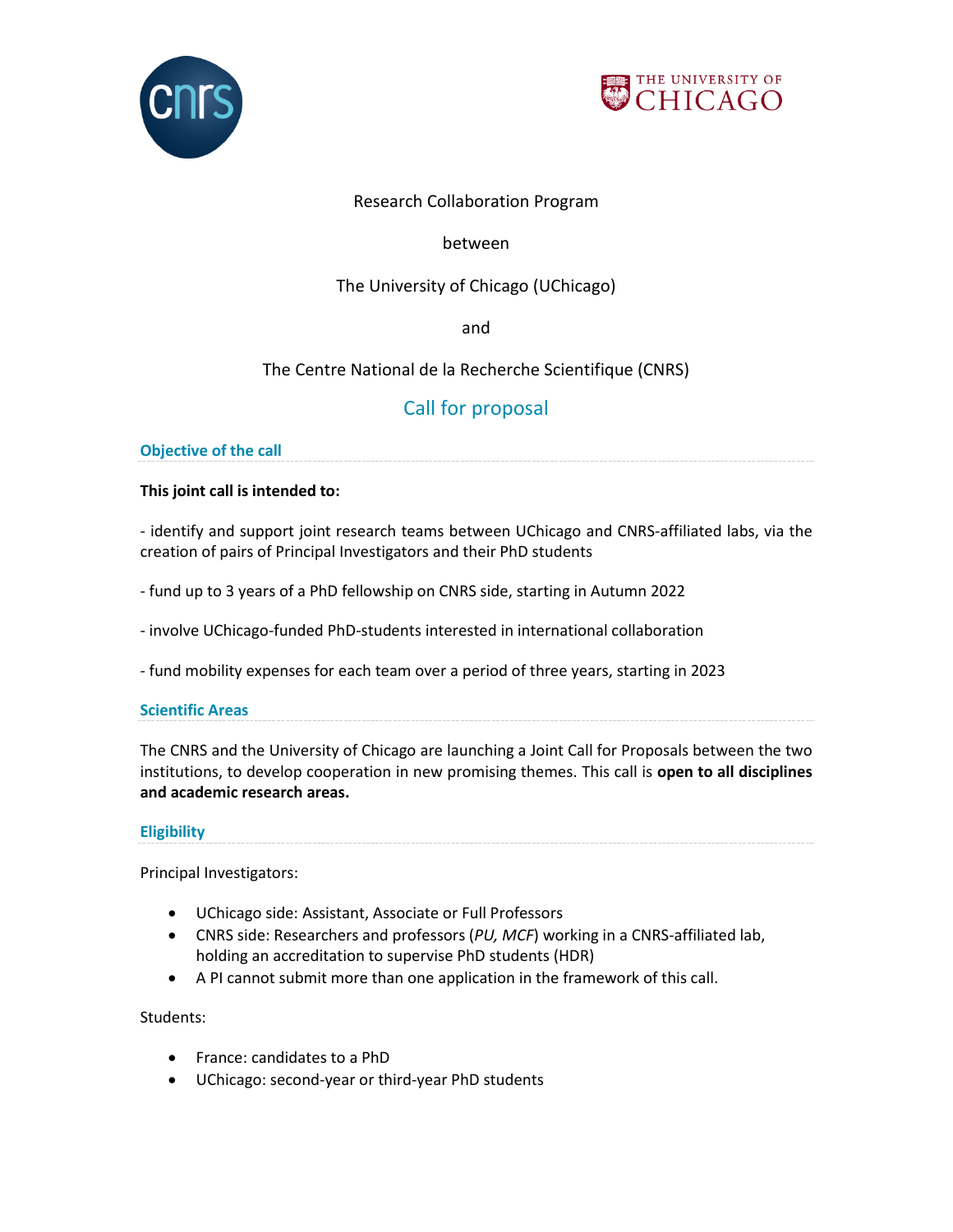



#### **Collaborative Research**

There must be at least one PI from University of Chicago and one PI from CNRS-affiliated lab. Those who do not already have a collaborator may consult the [CNRS website](https://www.cnrs.fr/en/) [\(CNRS directory\)](https://annuaire.cnrs.fr/NavigationServlet?pageName=recherche&type=UNITE) or the UChicago website [\(students research,](https://www.uchicago.edu/research/student_research/) [academic departments\)](https://www.uchicago.edu/academics/departments/) to find information on the research groups and projects being carried out in either institution.

#### **Amount**

Students are expected to be financially supported by their home institution, at the equivalent level of a PhD fellowship in a specific program at their home institution. Additional funds will cover mobility costs for visits to France & to UChicago for the PI and the PhD student (up to 5 000  $\epsilon$  for France-based awardees and \$5,000 USD for UChicago awardees - per institution, per year).

#### **Support period**

Up to 3 years

#### **Number of awards**

Up to five students are expected to be funded by UChicago Principal Investigators, who will receive additional assistance from the University's Global Office, and up to five students enrolled in a French university are expected to be funded by the CNRS.

#### **Notification date**

End of March 2022

#### **Close of submission date**

February 7<sup>th</sup>, 2022

#### **Call date**

December 10th, 2021

#### **Evaluation**

Proposals will be evaluated and ranked by a UChicago-CNRS scientific evaluation committee, according to the following criteria:

- Scientific quality & originality of the project
- Scientific merit of the teams
- Synergism between the teams

The proposals must also include an outlined plan for raising external competitive funding (e.g. EU collaborative grants, national research agency grants, etc.).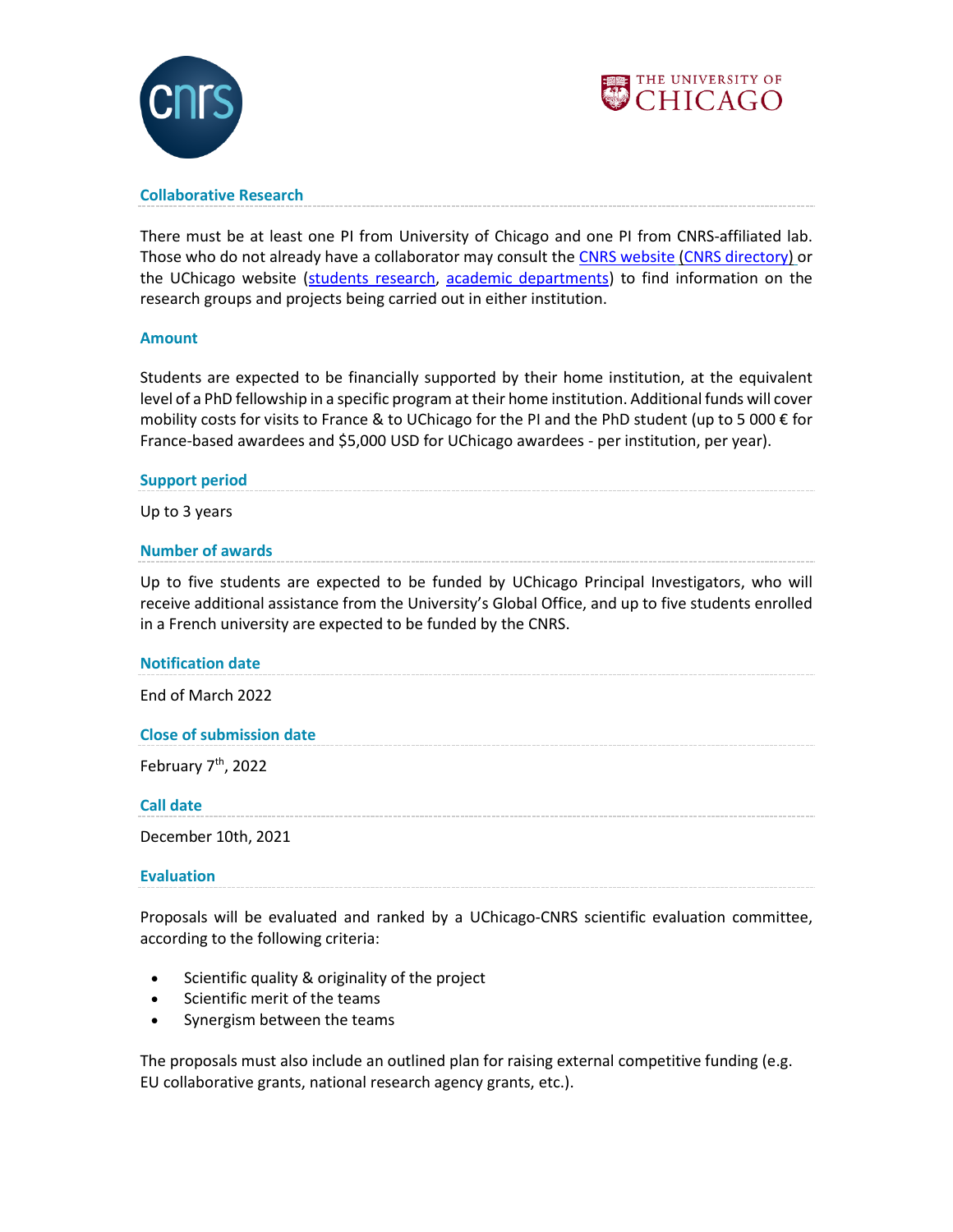



# **Mode of application**

UChicago applicants should submit their proposal via [InfoReady](https://uchicago.infoready4.com/#competitionDetail/1858040).

CNRS applicants should submit the same content via the dedicated website: [https://www.cooperation.cnrs.fr.](https://www.cooperation.cnrs.fr/)

The proposal must consist of the following parts, in **one single file** (up to 5 pages + the Title Page, the references and the CVs of the CNRS and UChicago participants).

# **PART A: Title Page (see template)**

Title of the proposal, names of the principal investigators and their laboratories/name of thesis director in social sciences, their addresses, telephone, and e-mail. The names of the PhD students can be provided if they are already known. Please specify on the Title Page of the application "This application is submitted for consideration within the UChicago - CNRS Collaboration Program".

# **PART B: Description of the project (2 pages or 1000 words)**

State of the art for the research area, description of the project and domains of interest, historical context of application (if applicable), quality and originality of the project, objectives, methodology, expected results and their relevance, future perspectives. Explain how the PhD fellow will be supervised and mentored, and how the collaboration will enable and enhance the project. Explain the relation between the project and the research themes of the laboratory (if applicable).

# **PART C: Added value of the international cooperation**

Describe the added value of the international cooperation in fulfilling the aims of the project (explain why the project cannot be carried out at a national level only). Describe the expected benefits for the French and UChicago teams. Describe the balance between the contributions of the French and UChicago teams. If any additional industrial or governmental collaborations are involved in the project, please describe their role.

# **PART D: Planned activities**

Describe the planned activities in the framework of the project and provide a timetable. Explain how these activities will help achieve the aims of the project.

# **PART E: Budget**

Proposed budget including a breakdown of the division of funds, separated into distinct budgets for UChicago and CNRS. The budget section regarding travel should contain explicit line items for travel of the PhD student.

# **PART F: Perspectives & external funding**

Outline any proposed plans for raising external competitive funding (e.g. EU collaborative grants, US collaborative grants, national research agency grants, etc.)